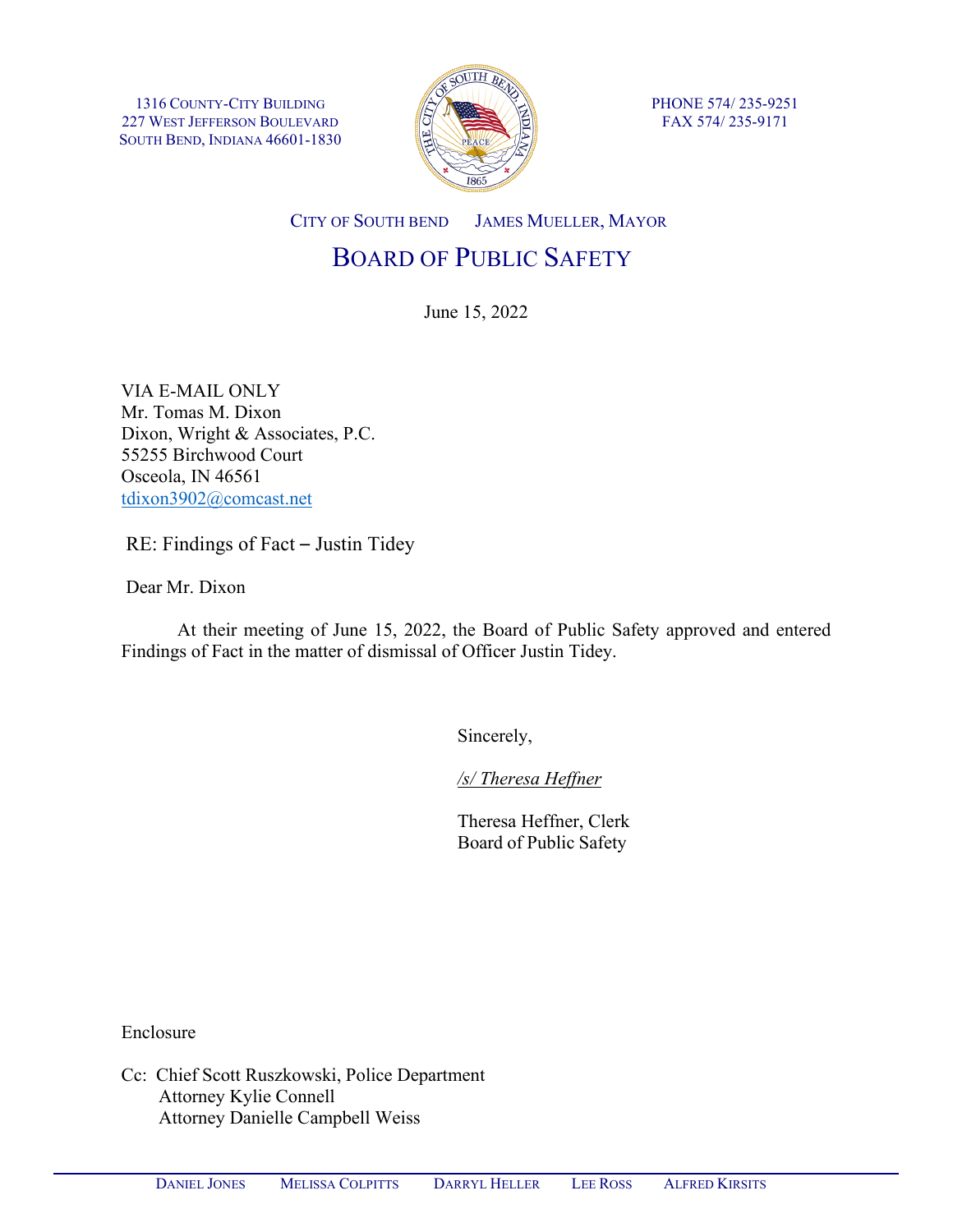### **BEFORE THE BOARD OF PUBLIC SAFETY OF THE CITY OF SOUTH BEND, INDIANA**

## IN THE MATTER OF THE DISMISSAL OF OFFICER JUSTIN TIDEY

#### FINDINGS OF FACT

#### Background:

On February 8, 2022, Scott Ruszkowski, Chief of the South Bend Police Department (Department) submitted a letter to the Board of Public Safety for the City of South Bend (the Board) requesting the dismissal of Officer Justin Tidey (Tidey) pursuant to IC 36-8-3-4 (b)(2)(D), on the basis that Officer Tidey was not fit for duty.

On April 28, 2022, the Chief sent a supplemental notice to the Board and Officer Tidey, adding that Tidey had, since December 13, 2021, also violated Lexipol Policy 1005.4, sec. (d) and (g), relating to an officer's potential responsibilities for reporting ongoing medical information to the department if he/she is absent for more than three consecutive days due to injury or illness.<sup>[1](#page-1-0)</sup>

Officer Tidey contested his proposed dismissal and requested a hearing before the Board. A hearing on the matter was conducted on May 20, 2022 and May 27, 2022, before Board members Daniel Jones, Lee Ross, Melissa Colpitts, and Al Kirsits. Present also were Attorney Kylie Connell on behalf of the Department, Attorney Tom Dixon on behalf of Officer Tidey, Attorney Danielle Weiss on behalf of the Board of Public Safety, and Hearing Officer Roland Chamblee.

Having reviewed the documentary and testimonial evidence presented by the parties,

<span id="page-1-0"></span><sup>&</sup>lt;sup>1</sup> At the hearing, the Department, through Chief Ruszkowski, conceded that this letter was not intended to serve as additional grounds for dismissal; but rather as notice that evidence of Tidey's failure to provide required information would be raised during the hearing.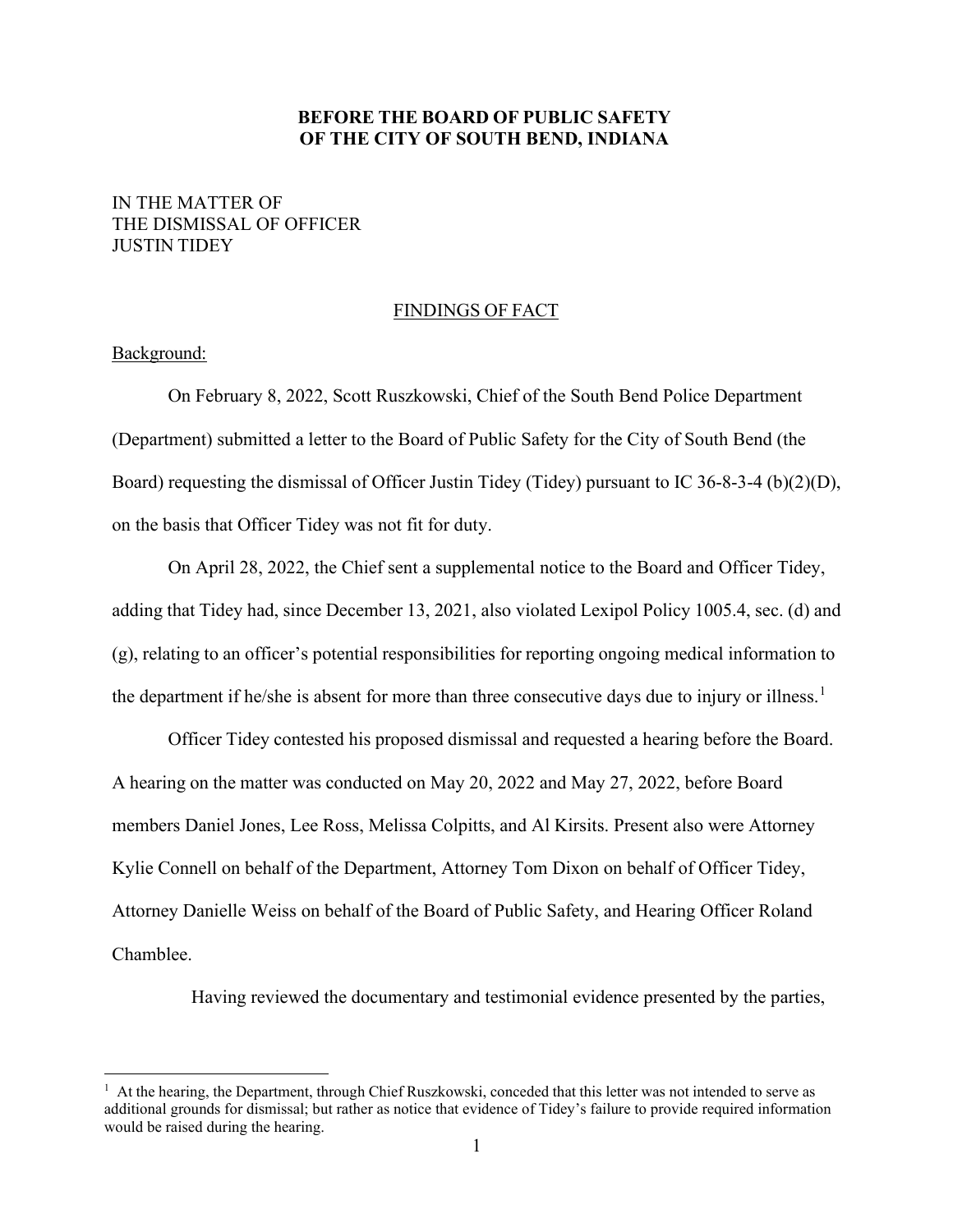and after due deliberation, the Board makes the following relevant Findings of Fact:

1. Officer Justin Tidey has been a sworn officer with the South Bend Police Department since June, 2018, with the current rank of Patrolman  $1<sup>st</sup> Class.$ 

2. Tidey has had no disciplinary write ups during his tenure as a South Bend police officer.

3. On October 17, 2020, Tidey suffered an injury to his right knee while on duty and assisting with crowd control at the scene of a homicide.

4. Tidey's knee contacted the bumper of a parked vehicle and twisted, from which he felt a pop and buckling of his right knee.

5. Tidey reported the injury as required, and was referred for initial evaluation, followed by referral to an Orthopedic specialist who treated Tidey for approximately four months, which treatment included physical therapy.

6. At his request, due to his lack of improvement and concern over his initial orthopedic care, Tidey was referred to a second orthopedic physician for an independent Medical Records Review, $2$  including records from two MRI scans<sup>[3](#page-2-1)</sup> performed on the knee.

7. Subsequently, on April 20, 2021, Tidey underwent an independent medical examination with the same Orthopedic surgeon who performed the Medical Records review<sup>[4](#page-2-2)</sup>; and was again referred for continued physical therapy with a different therapist.

8. Neither of these physicians noted any damage to Tidey's anterior cruciate ligament (ACL), nor deemed surgical intervention to be indicated.

9. On June 23, 2021, Tidey was found to have reached maximum medical improvement by the second Orthopedic surgeon.<sup>[5](#page-2-3)</sup>

<span id="page-2-0"></span><sup>&</sup>lt;sup>2</sup> Plaintiff Ex.  $6\overline{3}$  Plaintiff Ex. 14 and 15

<span id="page-2-3"></span><span id="page-2-2"></span><span id="page-2-1"></span> $4$  Plaintiff Ex. 7<br>5 Plaintiff Ex. 9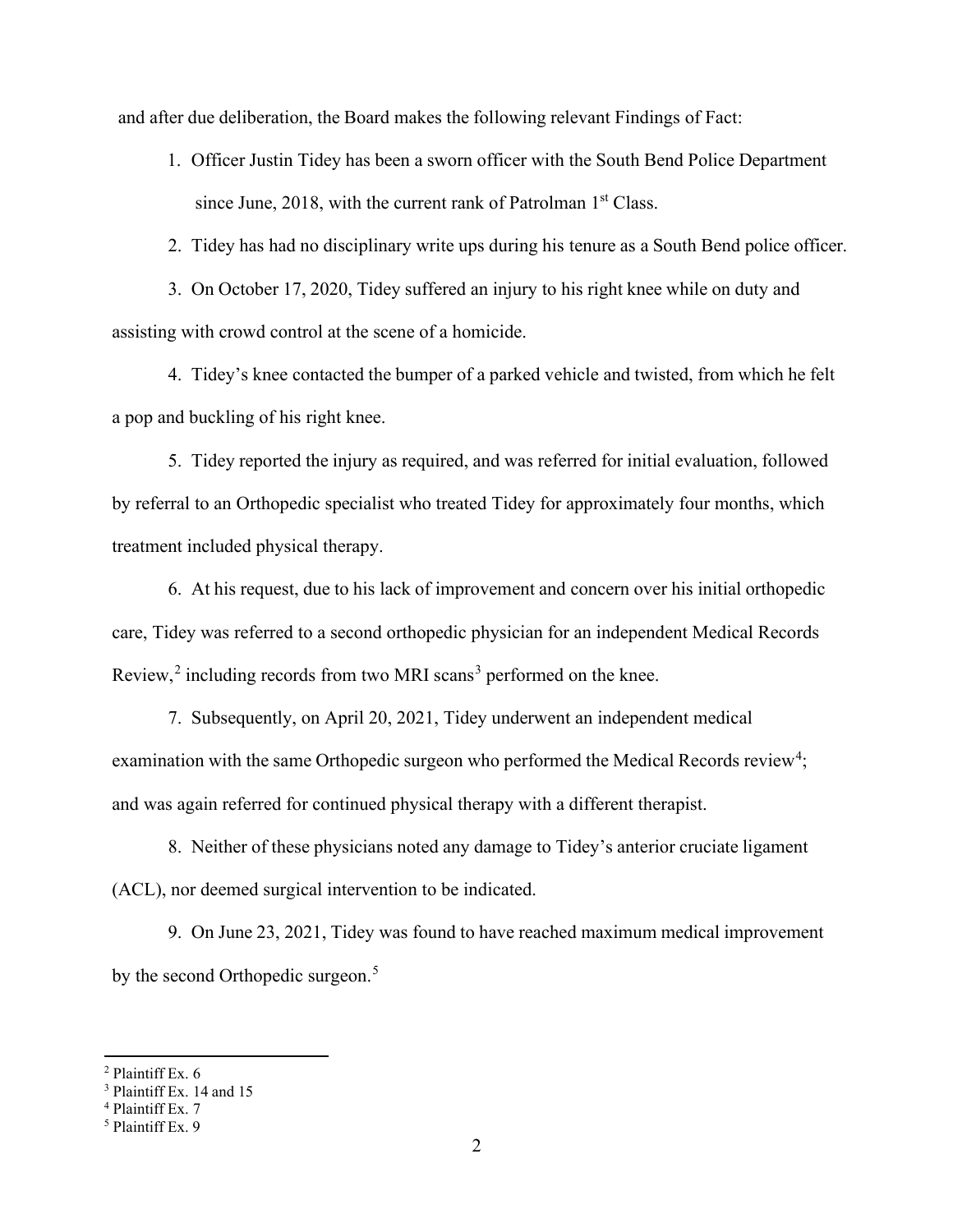10. Subsequent to the finding of maximum medical improvement, Tidey underwent a 3rd MRI in October, 2021 and a third Orthopedist was consulted by the physician who found Tidey to have reached maximum medical improvement.

11. On December 8, 2021 the consulting physician performed an independent medical examination,<sup>[6](#page-3-0)</sup> and found no ACL damage, but ordered an EMG to rule out nerve damage. The EMG was normal.[7](#page-3-1)

12. In the same November-December 2021 timeframe, Tidey independently consulted with another Orthopedist who had surgically treated him in 2019 for an unrelated shoulder injury.

13. This surgeon performed a diagnostic arthroscopy of Tidey's right knee; and upon doing so, determined that knee reconstruction was appropriate. The reconstruction followed immediately.

14. On April 12, 2022 Tidey's surgeon issued a return to work letter, releasing him to light duty on April 13, 2022 with anticipated return to full duty on August 13, 2022.<sup>[8](#page-3-2)</sup>

15. After successful ACL reconstructive surgery, recovery time would be expected to be ten months to one year for a person with the physical requirements of an active police officer.

16. Tidey is progressing as expected in his post-surgical recovery, with some deficit in his neuromuscular coordination, which is expected to improve with continued therapy.

17. The earliest Tidey could return to full duty if the neuromuscular coordination issues resolve, would be August, 2022.

<span id="page-3-0"></span><sup>6</sup> Plaintiff Ex. 11

<span id="page-3-1"></span> $<sup>7</sup>$  Plaintiff Ex. 12</sup>

<span id="page-3-2"></span><sup>8</sup> Resp. Ex. A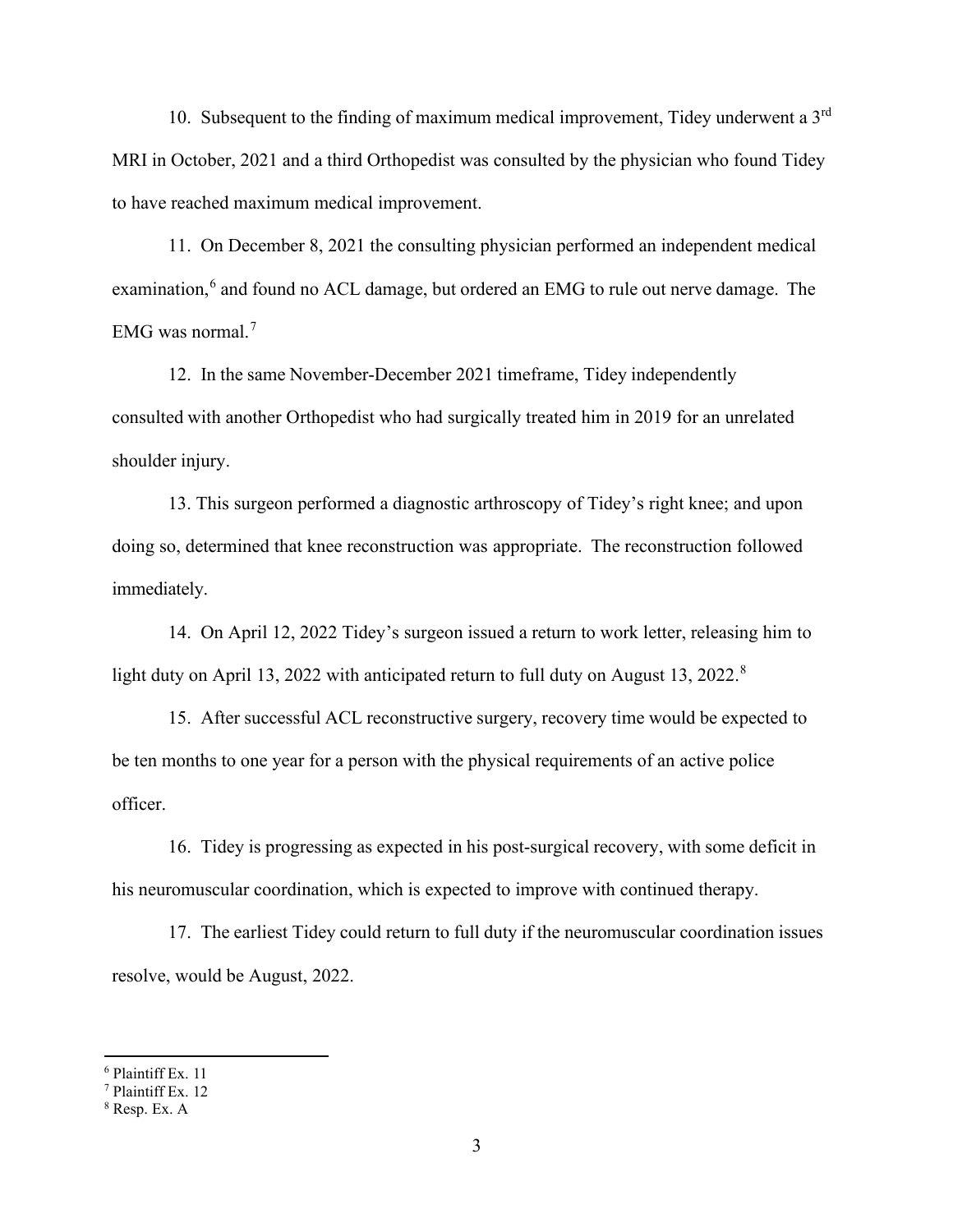18. If the neuromuscular coordination does not return, Tidey would not be able to return to duty as a police officer.

19. Over the course of the twenty months since his injury, Tidey has had four separate Fitness for Duty Evaluations;<sup>[9](#page-4-0)</sup> and in each he was found unfit to return to full duty.

20. The average length of a light duty assignment within the Department is three to six weeks.

21. Since his injury in October, 2020 Tidey has served various light duty assignments with the Department until being placed on Administrative Leave in November, 2021.

22. There are no permanent light duty assignments available to sworn officers in the Department.

23. Tidey had been continuously physically unfit for duty for a period of approximately twenty months prior to the date upon which these Findings are made.

24. No evidence was presented during the hearing to indicate Tidey is currently fit for duty.

**Having made the foregoing Findings of Fact, it is the decision of the Board that Officer Justin Tidey be Dismissed from his employment as an Officer with the South Bend Police Department.**

<span id="page-4-0"></span><sup>9</sup> Plaintiff Ex. 1-4